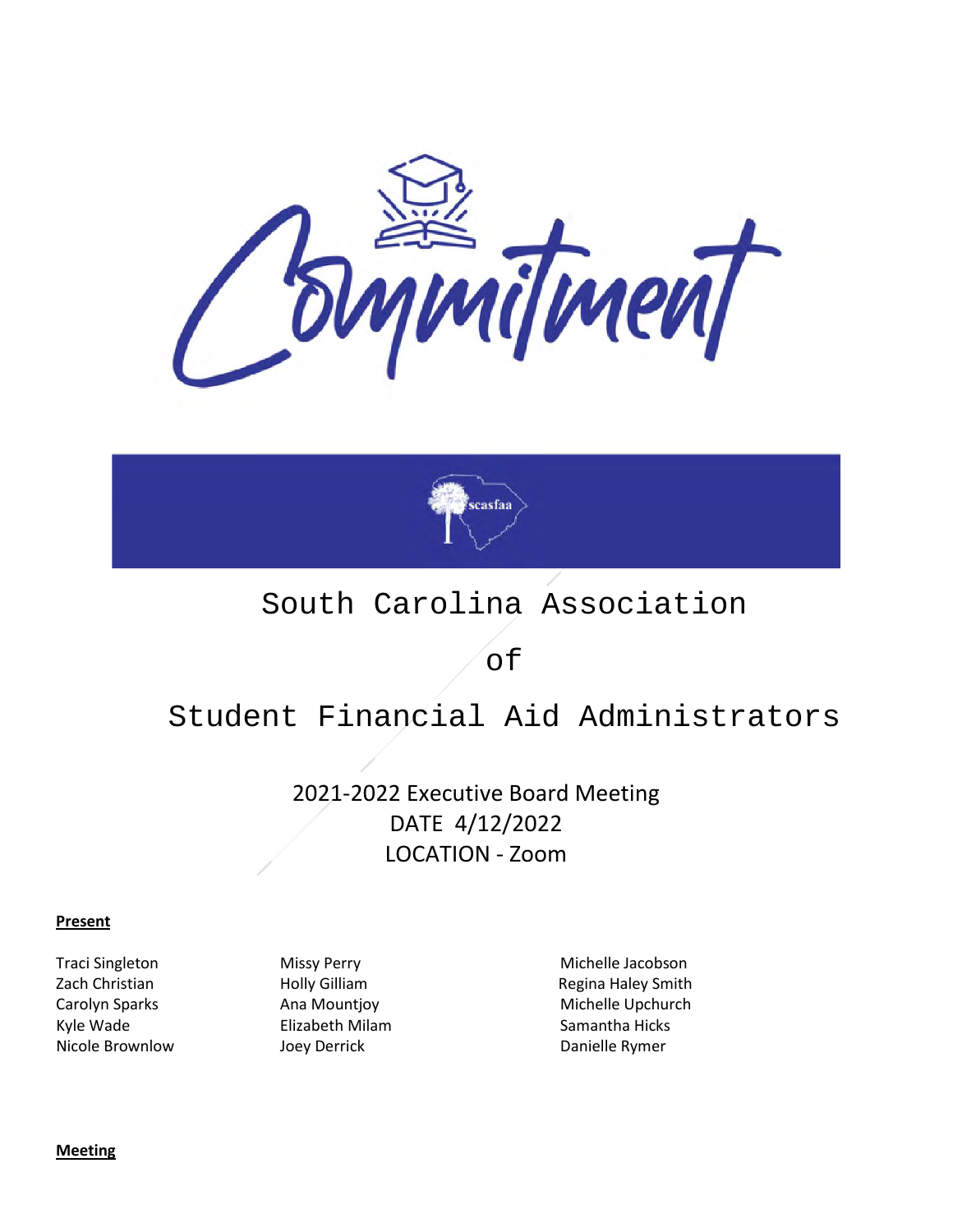President Sparks called the 2021-22 Executive Board Meeting to order at 9:37 AM. A quorum was established.

### *Action Item: Approval of Agenda with authority given to the President to make changes as needed in order to facilitate the flow of business. All members in agreement to continue.*

### *Action Item: Approval of non-standing committees.*

There was no old business to report.

### **Report of Officers**

**President** – Carolyn Sparks –SASFAA Update – Attended the annual conference in February 18-23. Transition Meeting will be June 6-7, 2022.

**Past President** – Traci Singleton reported that she has signed the paperwork and will be retiring from the Citadel.

**Vice President/ Professional Development** – Samantha Hicks – Wanted to thank all who helped and participated in the New Aid and Interim Aid workshops. We had 27 attendees. There are 14 signed up for the spring book club. Leadership Symposium is scheduled for May 17 at Columbia College.

**President Elect/Special Projects** – Missy Perry reported Transition Meetings will be June 6-7, 2022, at the Newberry Piedmont Technical College Campus.

### **Secretary/ By Laws** – Michelle Upchurch –

**Action Item**: Approval of the board meeting minutes. Samantha Hicks made a motion and Holly Gilliam second, so moved.

**Treasurer/ Budget** –Michelle Jacobson – Budget and Financials were sent out for everyone's review. There were no questions about budget or financials for Michelle. Michelle has assumed a new position outside of Financial Aid; however, she will be in Financial Aid until June. Her new position will be the Educational Technology Coordinator and Trainer.

**Treasurer/Elect** - Regina Hailey Smith - Reported we still have 10 members that have not paid membership dues. Other details concerning payments and electronic transactions can be found on the Treasurer Elect Board Report.

**Member At Large** – Holly Gilliam – Reported that we had a uptick in membership:

| Active | 318       |    |
|--------|-----------|----|
|        | Affiliate | 29 |
|        | Honorary  |    |
|        | Lifetime  | 22 |
|        |           |    |

#### **Committee Reports**

**Communications** – Ana Mountjoy – Apologized for not putting out a Spring Palmetto Pages. SH has had a lot going on personally. Will get the Palmetto Pages going today and get it sent out soon.

**Financial Awareness** – Danielle Rymer – Reported she has no updates. She wanted to give a special thanks to Kelly Savoie for hosting the SCASFA at the Water Cooler events.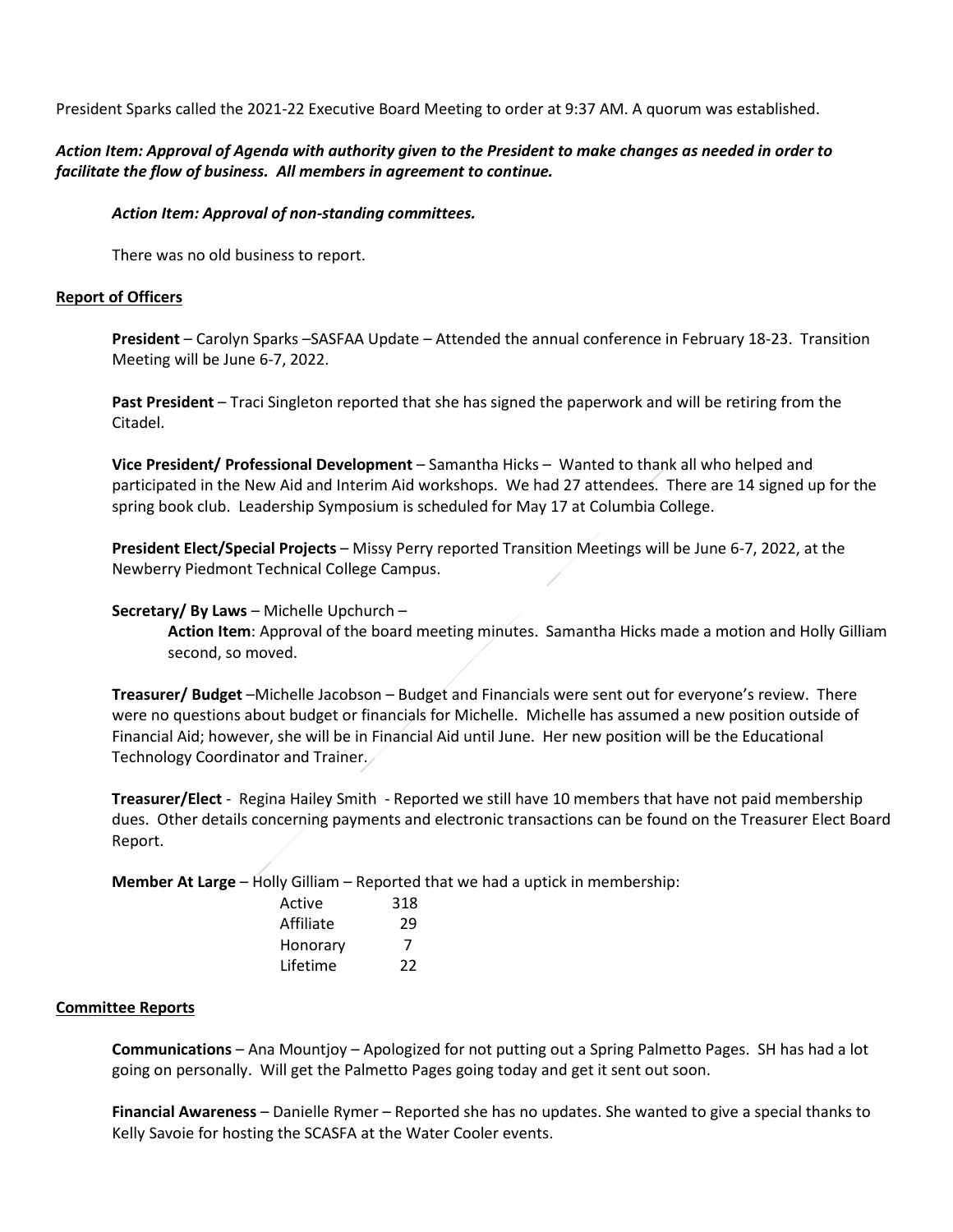**Electronic Services** – Zach Christian – Nothing new to report, other than he will a extensive list of Electronic Services duties for transition and for the future. All SCASFAA domains have been renewed for 5 years. The only renewals with will be coming up are for the ListServe and Wild Apricot I August.

**Financial Planning** – Elizabeth Milam gave thank you to Michelle Jacobson and Regina for doing a great job with the financials this year.

**Legislative Relations** – Adam Ghiloni – not in attendance. Joey Derrick read over the board report submitted by Adam. Please see report for details.

**Loan Agency Liaison (Business Partners)** – Shannon Jones – was not in attendance please see board report.

**Conference** – Melanie Gillespie – not in attendance. Nothing to report.

**Site Selection** – Jennifer Williams – not in attendance. Nothing to report.

**Association Involvement and Leadership Force (Volunteer Committee)** – Kyle Wade – stated there was not much to report. Sometime this month he will be sending out a push for volunteers. Please let him know if any committee needs volunteers. Zack stated that we need to find more ways to et sponsors involved with out taking away from volunteers.

**Sponsorship** – Nicole Brownlow - Reported – she is working on updating the Sponsorship procedures for transition.

#### **New Business**

No new business.

#### **Announcements and Closing Remarks**

Transition will be June 6-7, 2022 at Newberry Campus of Piedmont Technical College.

Leadership Symposium will May 17 at Columbia College.

Adjourned 10:32 AM.

Respectfully Submitted,

Michelle Upchurch 2020-2021 SCASFAA Secretary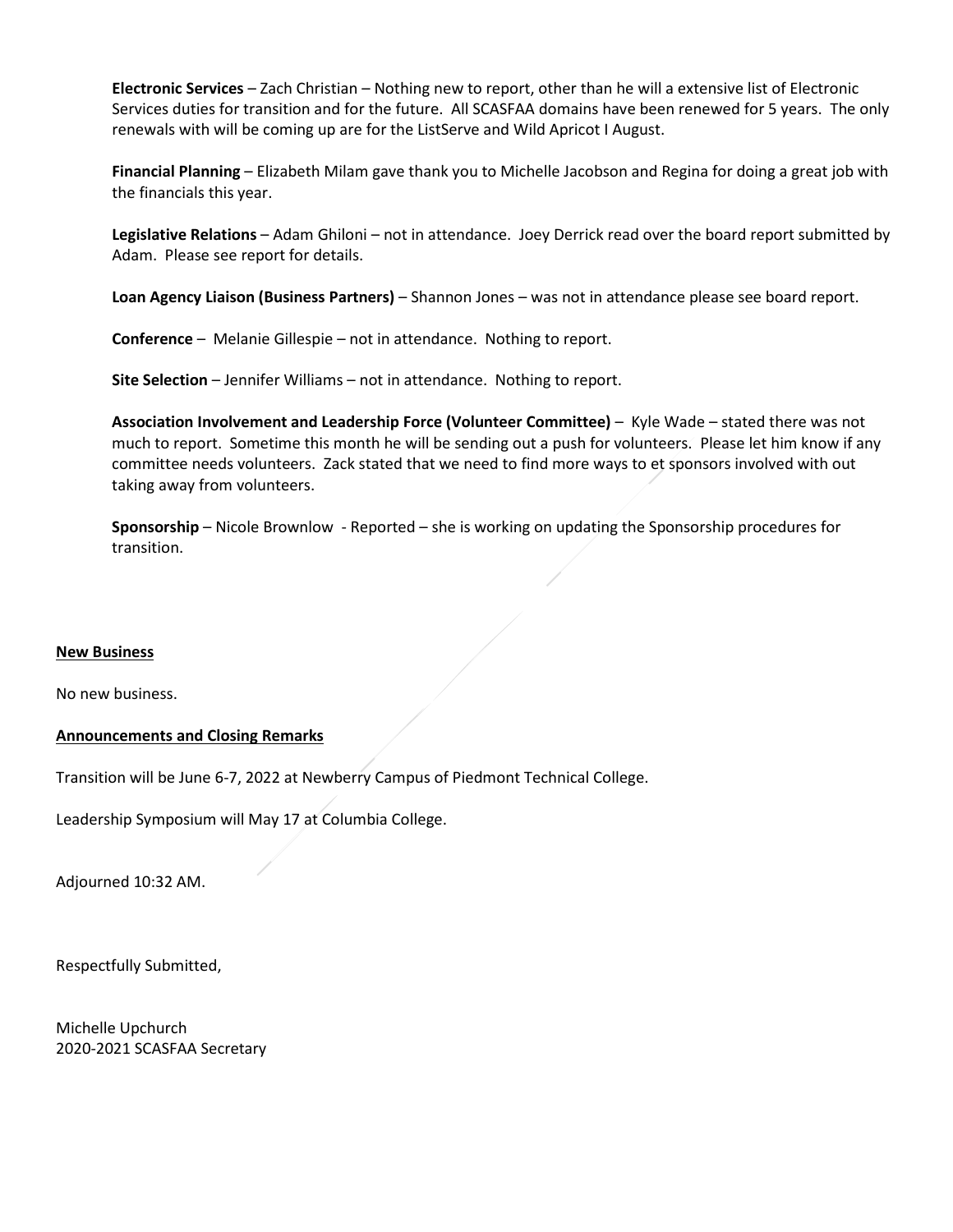

| Date            | April 8, 2022 |
|-----------------|---------------|
| Committee       | President     |
| Committee Chair |               |
| Vice-Chair      |               |
|                 |               |

| <b>Committee Member</b>   | Institution |
|---------------------------|-------------|
| Carolyn Sparks, President | Wofford     |
| 2021-2022 SCASFAA Board   |             |
|                           |             |
|                           |             |
|                           |             |
|                           |             |

Goals:

- To continue the history and strength of SCASAA by providing profession development opportunities to better understand the regulations of federal and state financial aid.
- Provide professional development opportunities while being fiscally responsible for the financial well-being of the Association.
- To provide opportunities for leadership development for the growth and longevity of the Association.
- Review the governing documents to ensure the Association is abiding by those for the sustainability of the Association.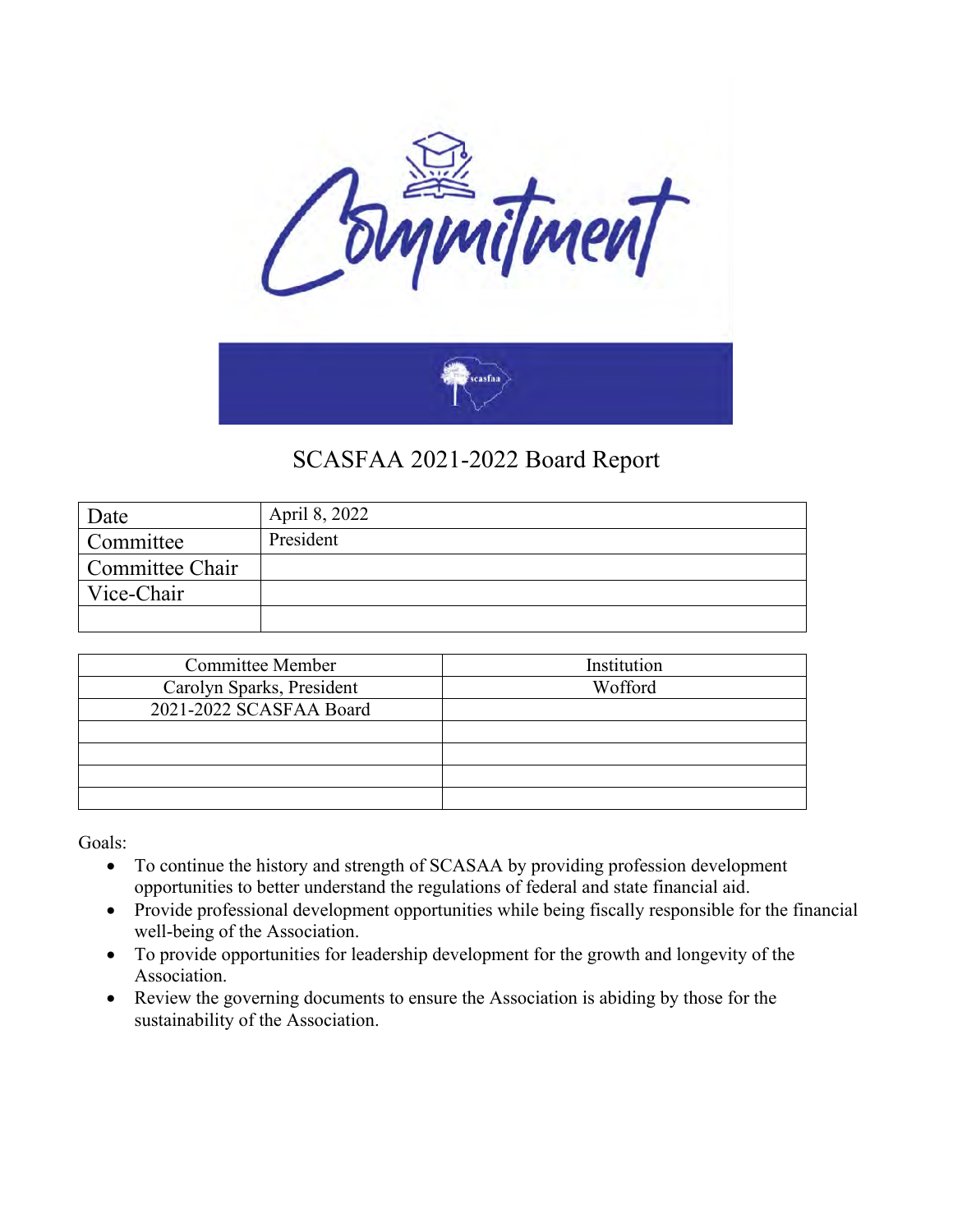Accomplishments:

- As a follow up to meeting with CHE staff, Adam Ghiloni conducted a State and Legislative Advocacy Consensus Building Workshop at the January 2022 Board meeting. Heaps of wonderful ideas and thoughts came to light. I am hopeful we will be able to see our collaboration efforts come to fruition.
- Attended the annual SASFAA conference held in Montgomery, AL, February 18-23, 2022.
- Emailed the New and Intermediate Officers Workshop participants as a gesture of thankfulness and encourage SCASFAA involvement.
- Continued participation in SASFAA Board related activities.
- Consulted with Missy Perry about dates for the transition board transition meeting: June 6-7, 2022.

Submitted by:

*Carolyn B. Sparks*

2021-2022 SCASFAA President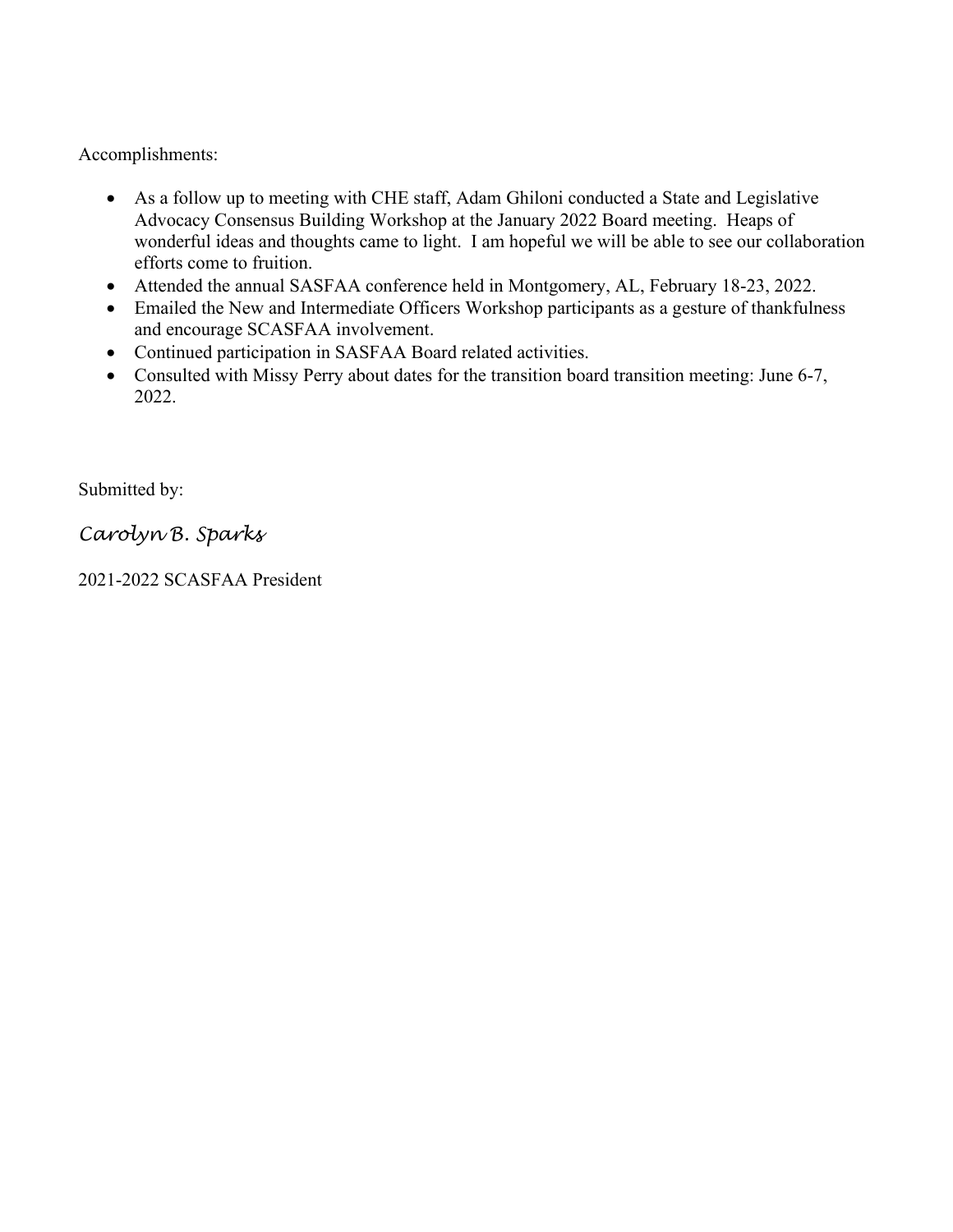

| Date            | 04/06/2022               |
|-----------------|--------------------------|
| Committee       | Professional Development |
| Committee Chair | Samantha Hicks           |
| Vice-Chair      | N/A                      |
|                 |                          |

| <b>Committee Member</b> | Institution                       |
|-------------------------|-----------------------------------|
| Justin Pichey           | Columbia College                  |
| Nicole Brownlow         | <b>Trident Technical College</b>  |
| Traci Singleton         | Citadel                           |
| <b>JW</b> Kellam        | Converse College                  |
| Adam Ghiloni            | Tri-County Technical College      |
| Kala Hudson             | Converse College                  |
| <b>Missy Perry</b>      | <b>Piedmont Technical College</b> |
| Holly Gillam            | <b>USC</b> Columbia               |
| Katie Harrison          | <b>SC Tuition Grants</b>          |

Goals:

- Form the professional development committee
- Make more use of SCASFAA LinkedIn Group by sharing professional development opportunities
- To schedule a 2021-2022 professional development calendar that consists of:
	- o Quarterly webinars on professional development centered on Commitment theme,
	- o Pre-Conference NASFAAU Session(s)
	- o 2 Virtual Book Clubs related to Professional Development
	- o New Aid/Intermediate Workshop
	- o Leadership Symposium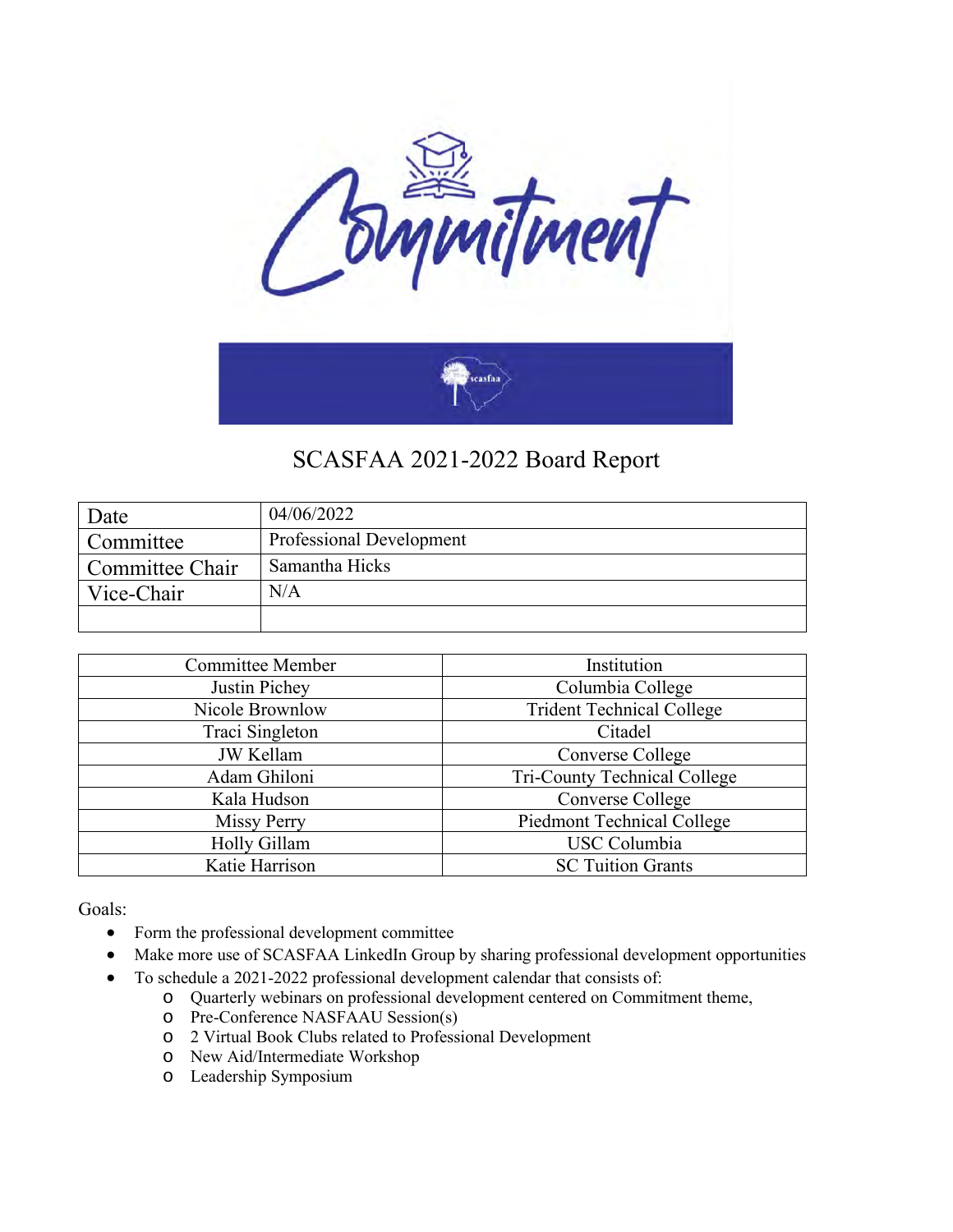Accomplishments:

- New/Intermediate Aid Workshop 27 Attendees
	- $\circ$  Thank you to those involved presenting & logistics!
- 14 people signed up for Spring Book Club
- Leadership Symposium in May o Reserved Tuesday, May 17<sup>th</sup> - Breed Leadership Center Room #103 at Columbia College
- Posted webinar from IronBridge Resources

Remaining Tasks for the Year:

- Spring Book Club Brene Brown's *Dare to Lead*
- New/Intermediate Aid Workshop March  $22<sup>nd</sup>$  &  $23<sup>rd</sup>$ , 2022
	- o Waiting on one person's NASFAAU ID#
		- o Board invitation?
- Leadership Symposium (May)

Submitted by: Samantha Hicks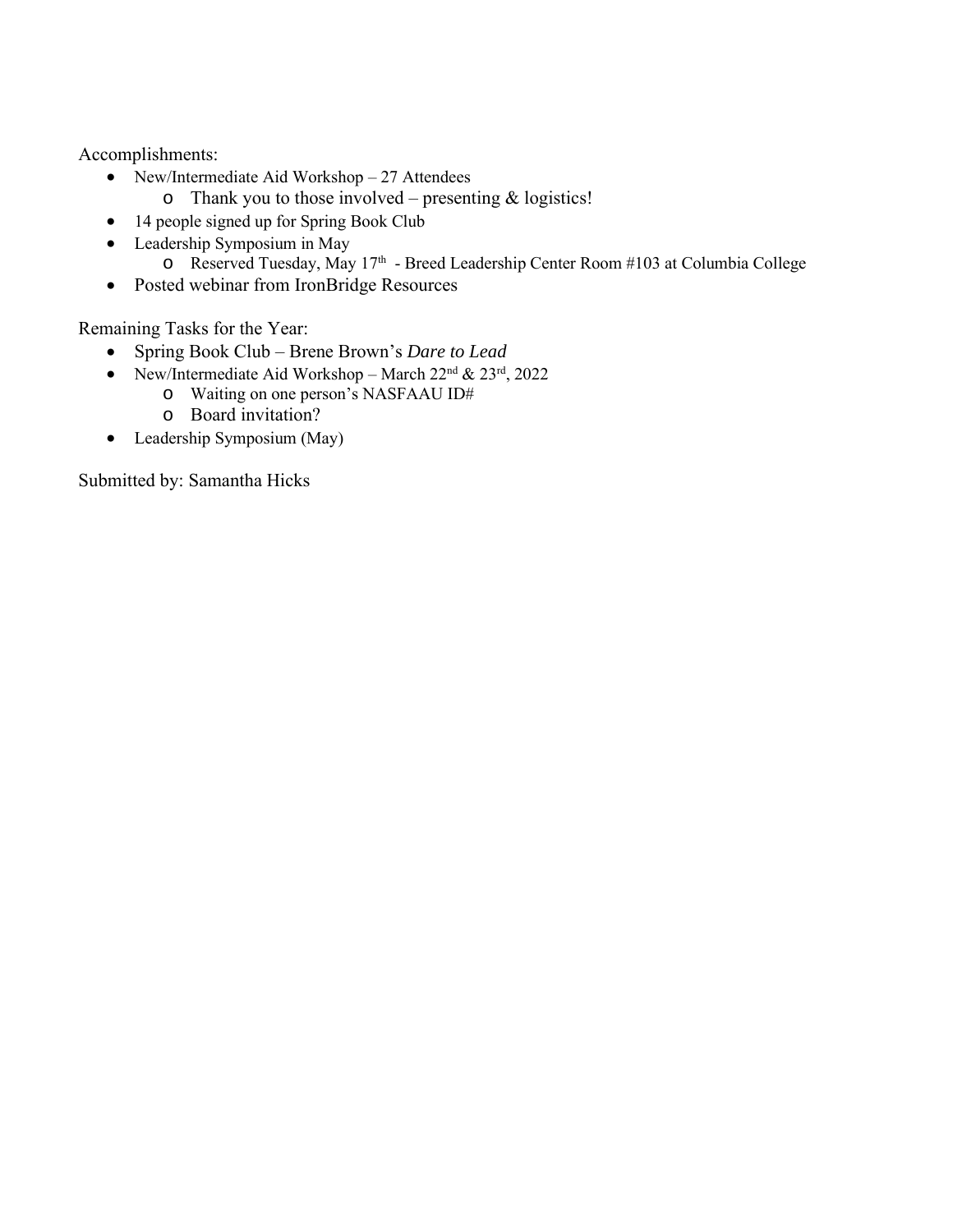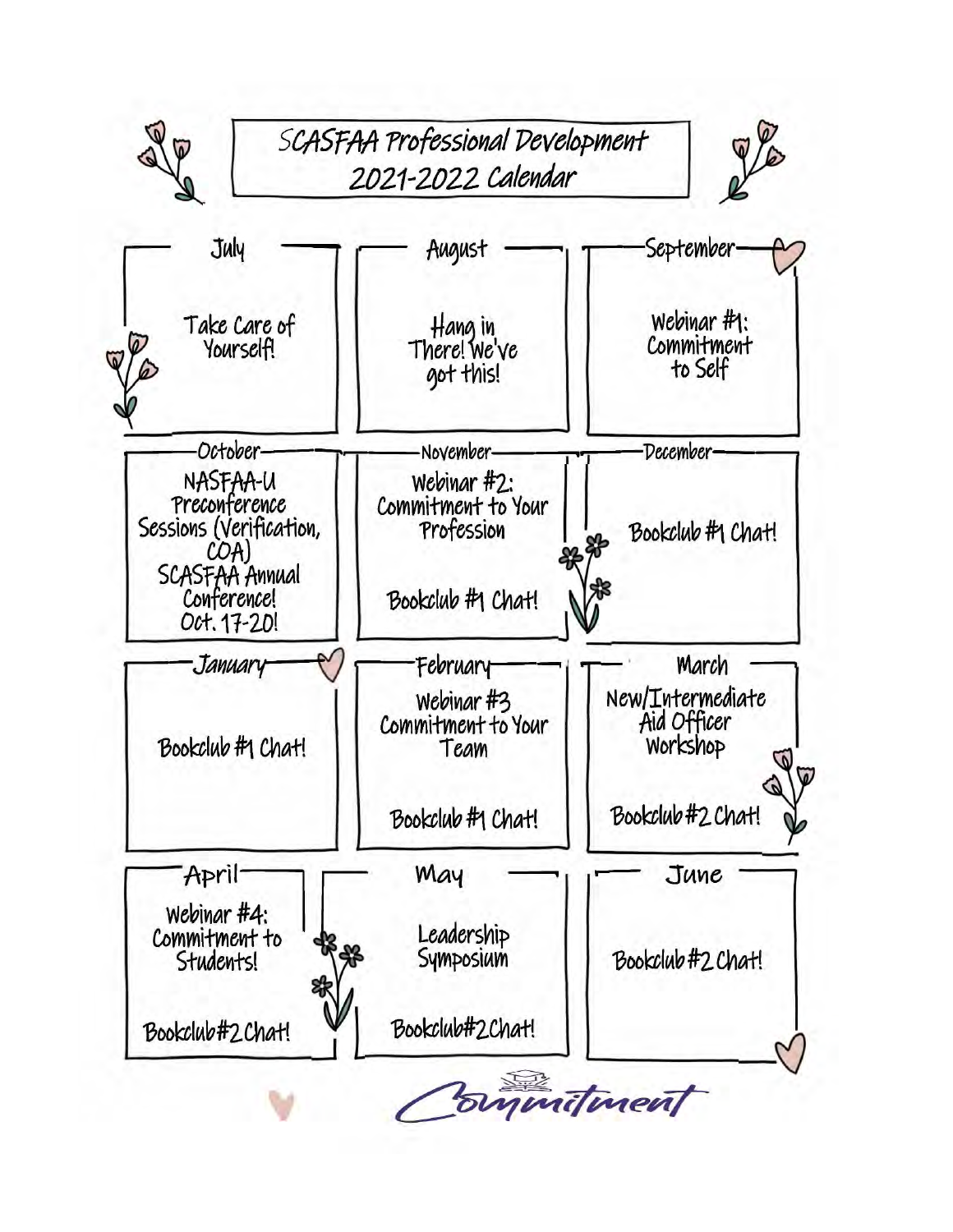

| Date            | 4.6.22                               |
|-----------------|--------------------------------------|
| Committee       | <b>Budget Committee</b>              |
| Committee Chair | Michelle Jacobson, Treasurer         |
| Vice-Chair      | Regina Hailey Smith, Treasurer-Elect |

| <b>Committee Member</b>                   | Institution                        |
|-------------------------------------------|------------------------------------|
| Carolyn Sparks, President                 | Wofford                            |
| Missy Perry, President-Elect              | <b>Piedmont Technical College</b>  |
| Traci Singleton, Past-President           | The Citadel                        |
| Samantha Hicks, Past Treasurer            | Coastal Carolina University        |
| Elizabeth Milam, Financial Planning Chair | <b>Clemson University</b>          |
| Nicole Brownlow, Sponsorship Chair        | <b>Trident Technical College</b>   |
| Melanie Gillespie, Conference Chair       | <b>TriCounty Technical College</b> |

Goals:

- Reconcile Bank Account Monthly
- Provide Current Budget Report at each Executive Board Meeting
- Respond to any findings/suggestions from the Financial Planning Committee
- Update the Financial Planning Guide

Accomplishments:

- January March has been reconciled. Will send Quarter 3 documents for review in April.
- All NAOW expenses have been reimbursed/paid

Attached:

- 2021-2022 Budgets vs. Actuals as of 4.6.22
- 2021-2022 Balance Sheet as of 4.6.22
- 2021-2022 Aging Receivables as of 4.6.22

Submitted by: Michelle Jacobson, Treasurer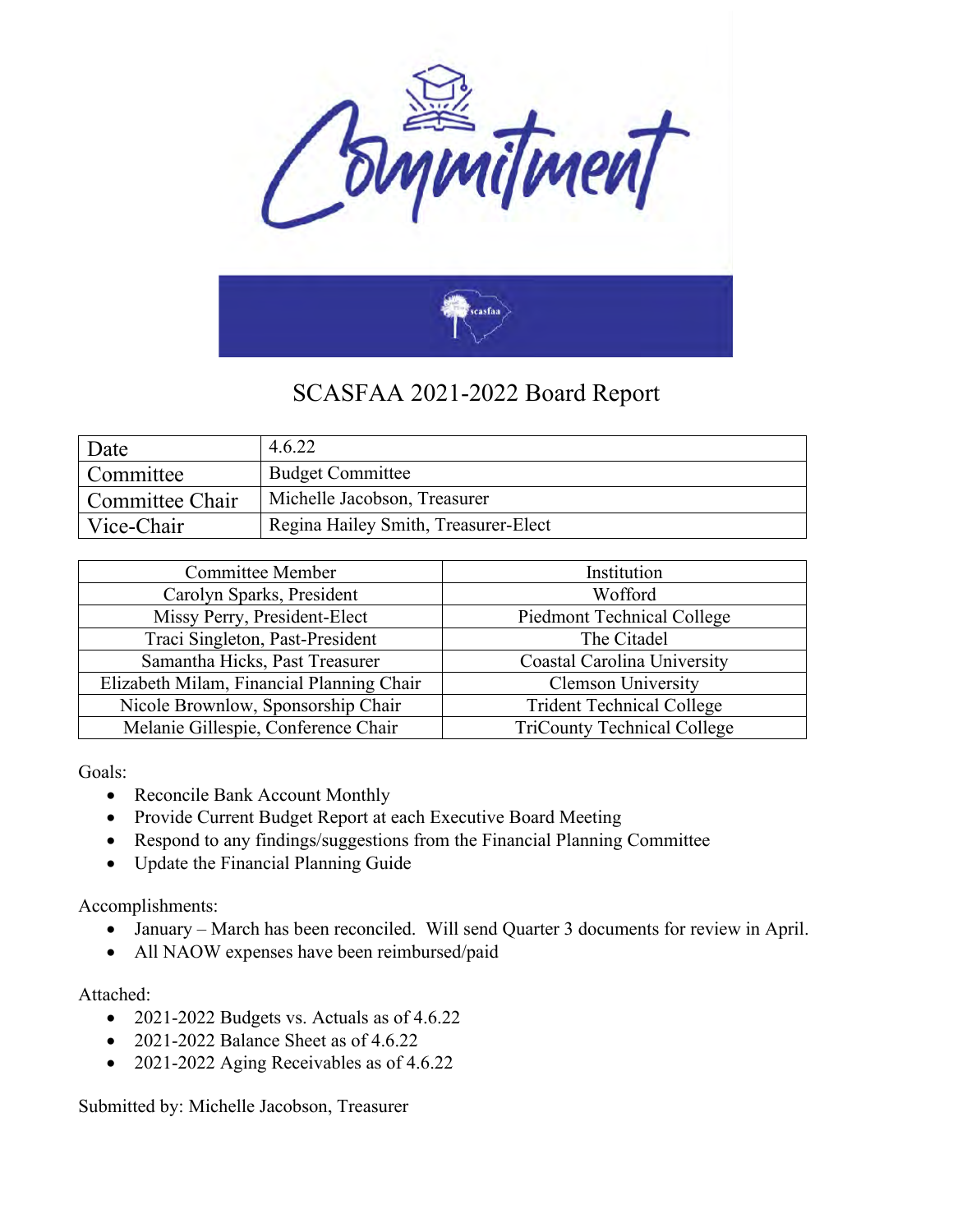## **SCASFAA**

### Budget vs. Actuals: SCASFAA 2021-2022 - FY22 P&L

July 2021 - June 2022

|                                                  | <b>TOTAL</b>  |               |                    |                  |
|--------------------------------------------------|---------------|---------------|--------------------|------------------|
|                                                  | <b>ACTUAL</b> | <b>BUDGET</b> | <b>OVER BUDGET</b> | <b>REMAINING</b> |
| Income                                           |               |               |                    |                  |
| 003 Contingency/Transfer of Assets               |               | 7,250.00      | $-7,250.00$        | 7,250.00         |
| 005 Other Income                                 |               | 100.00        | $-100.00$          | 100.00           |
| 007 Charity Income                               | 2,847.00      | 1,000.00      | 1,847.00           | $-1,847.00$      |
| 020 Membership Dues                              |               | 10,200.00     | $-10,200.00$       | 10,200.00        |
| 020.1 CY Membership                              | 10,470.00     |               | 10,470.00          | $-10,470.00$     |
| <b>Total 020 Membership Dues</b>                 | 10,470.00     | 10,200.00     | 270.00             | $-270.00$        |
| 030 Fall Conference                              |               | 21,500.00     | $-21,500.00$       | 21,500.00        |
| 030.1 CY Conference                              | 26,850.00     |               | 26,850.00          | $-26,850.00$     |
| <b>Total 030 Fall Conference</b>                 | 26,850.00     | 21,500.00     | 5,350.00           | $-5,350.00$      |
| 050 Professional Development Income              |               |               |                    |                  |
| 050.1 New Aid Officers' Workshop                 | 2,025.00      | 800.00        | 1,225.00           | $-1,225.00$      |
| 050.5 NASFAA Decentralized                       | 800.00        |               | 800.00             | $-800.00$        |
| 050.7 Other Workshops                            |               | 800.00        | $-800.00$          | 800.00           |
| <b>Total 050 Professional Development Income</b> | 2,825.00      | 1,600.00      | 1,225.00           | $-1,225.00$      |
| 070 Sponsorships                                 |               |               |                    |                  |
| 070.1 Conference                                 | 26,600.00     | 30,000.00     | $-3,400.00$        | 3,400.00         |
| <b>Total 070 Sponsorships</b>                    | 26,600.00     | 30,000.00     | $-3,400.00$        | 3,400.00         |
| 080 Interest                                     |               |               |                    |                  |
| 080.1 Checking                                   | 6.48          |               | 6.48               | $-6.48$          |
| <b>Total 080 Interest</b>                        | 6.48          |               | 6.48               | $-6.48$          |
| 083 Dividends Earned                             |               | 2,500.00      | $-2,500.00$        | 2,500.00         |
| 085 Capital Gains                                |               | 3,000.00      | $-3,000.00$        | 3,000.00         |
| <b>Total Income</b>                              | \$69,598.48   | \$77,150.00   | $$ -7,551.52$      | \$7,551.52       |
| <b>GROSS PROFIT</b>                              | \$69,598.48   | \$77,150.00   | $$ -7,551.52$      | \$7,551.52       |
| Expenses                                         |               |               |                    |                  |
| 101 President                                    | 2,830.91      | 4,000.00      | $-1,169.09$        | 1,169.09         |
| 101A Travel                                      | 264.10        |               | 264.10             | $-264.10$        |
| <b>Total 101 President</b>                       | 3,095.01      | 4,000.00      | $-904.99$          | 904.99           |
| 102 President-Elect                              | 3,240.09      | 6,000.00      | $-2,759.91$        | 2,759.91         |
| 103 Vice-President                               |               | 100.00        | $-100.00$          | 100.00           |
| 104 Secretary                                    |               | 100.00        | $-100.00$          | 100.00           |
| 105 Treasurer                                    | 928.76        | 1,400.00      | $-471.24$          | 471.24           |
| 105B Supplies                                    | 13.74         |               | 13.74              | $-13.74$         |
| <b>Total 105 Treasurer</b>                       | 942.50        | 1,400.00      | $-457.50$          | 457.50           |
| 106 Member at Large                              | 211.03        | 200.00        | 11.03              | $-11.03$         |
| 107 Treasurer-Elect                              |               | 100.00        | $-100.00$          | 100.00           |
| 201 Membership Committee                         |               | 300.00        | $-300.00$          | 300.00           |
| 202 Communications                               |               | 100.00        | $-100.00$          | 100.00           |
| 203 Program-Fall Conference                      | 31,746.12     | 40,000.00     | $-8,253.88$        | 8,253.88         |
| 205 Nominations & Elections                      | 89.00         | 100.00        | $-11.00$           | 11.00            |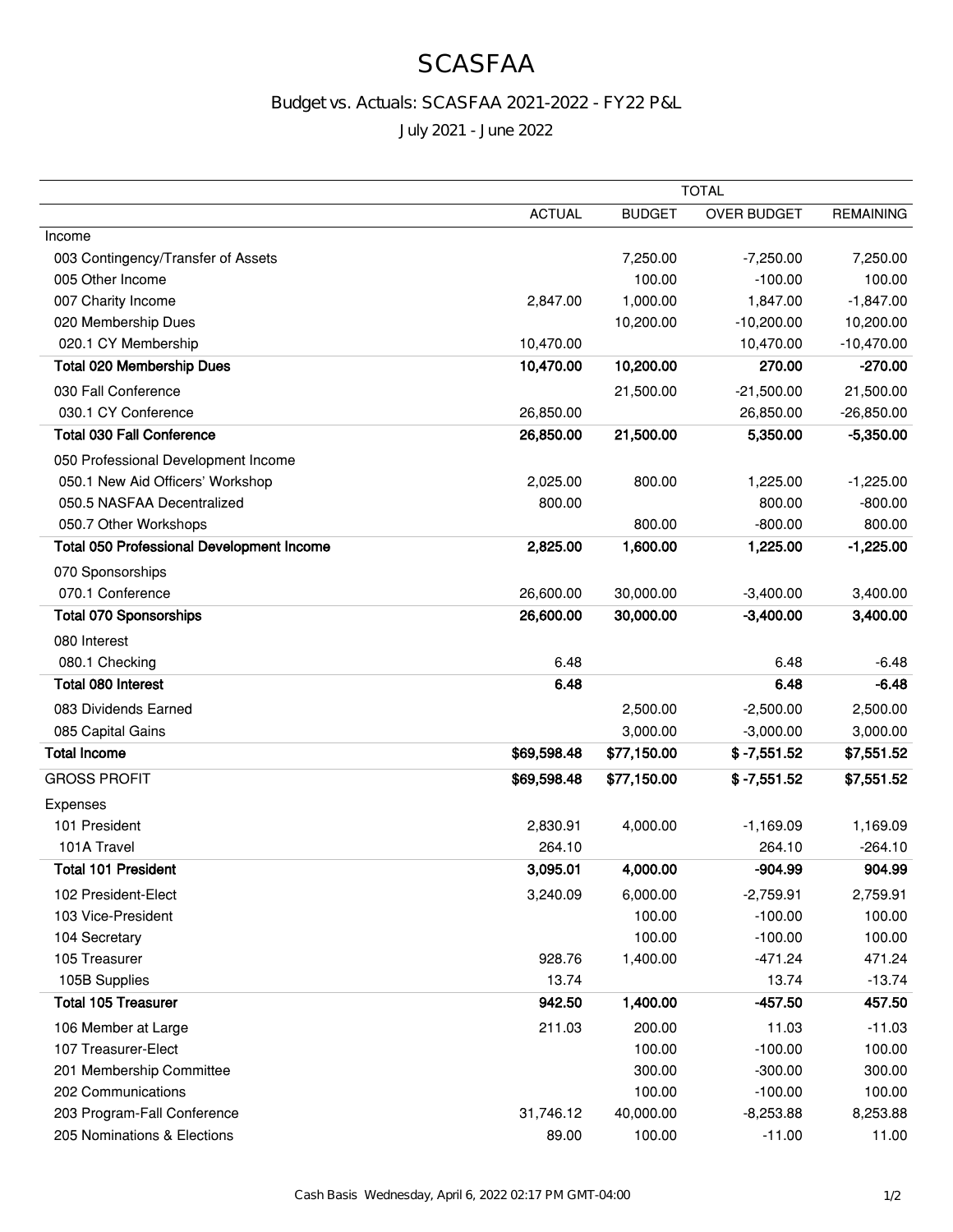## **SCASFAA**

### Budget vs. Actuals: SCASFAA 2021-2022 - FY22 P&L

July 2021 - June 2022

|                                                          | <b>TOTAL</b>  |               |                    |                  |
|----------------------------------------------------------|---------------|---------------|--------------------|------------------|
|                                                          | <b>ACTUAL</b> | <b>BUDGET</b> | <b>OVER BUDGET</b> | <b>REMAINING</b> |
| 206 Legislative Relations                                |               | 1,000.00      | $-1,000.00$        | 1,000.00         |
| 207 Consumer Relations                                   |               | 600.00        | $-600.00$          | 600.00           |
| 208 President's Contingency                              |               | 1,000.00      | $-1,000.00$        | 1,000.00         |
| 209 Miscellaneous                                        |               | 500.00        | $-500.00$          | 500.00           |
| 213 Professional Development                             |               |               |                    |                  |
| 213.1 New Aid Officers' Workshop                         | 792.31        | 1,500.00      | $-707.69$          | 707.69           |
| 213.7 Other Workshops                                    | 1,000.00      | 1,000.00      | 0.00               | 0.00             |
| <b>Total 213 Professional Development</b>                | 1,792.31      | 2,500.00      | -707.69            | 707.69           |
| 213.8 Charles Witten Professional Development Fellowship |               | 200.00        | $-200.00$          | 200.00           |
| 221 Long Range Planning                                  |               | 100.00        | $-100.00$          | 100.00           |
| 222 Sponsorship                                          | 400.00        | 700.00        | $-300.00$          | 300.00           |
| 224 Site Selection                                       |               | 100.00        | $-100.00$          | 100.00           |
| 225 Special Projects                                     |               | 600.00        | $-600.00$          | 600.00           |
| 226 Executive Board                                      |               |               |                    |                  |
| 226.1 Transitional Board Meeting                         |               | 3,500.00      | $-3,500.00$        | 3,500.00         |
| 226.2 Board Meetings                                     | 193.25        | 1,000.00      | $-806.75$          | 806.75           |
| <b>Total 226 Executive Board</b>                         | 193.25        | 4,500.00      | $-4,306.75$        | 4,306.75         |
| 227 Insurance & Bonding                                  | 374.00        | 800.00        | $-426.00$          | 426.00           |
| 228 Electronic Services                                  | 2,795.90      | 4,250.00      | $-1,454.10$        | 1,454.10         |
| 229 Scholarship Awards                                   | 2,000.00      | 2,000.00      | 0.00               | 0.00             |
| 230 Advisory Committee to CHE                            |               | 100.00        | $-100.00$          | 100.00           |
| 232 Prior Administration Expenses                        | 1,140.95      | 1,100.00      | 40.95              | $-40.95$         |
| 233 Fees                                                 |               |               |                    |                  |
| 233.1 Banking/Investment Fees                            | 12.00         | 35.00         | $-23.00$           | 23.00            |
| 233.2 Online Payment Processing Fees                     | 1,653.89      | 2,665.00      | $-1,011.11$        | 1,011.11         |
| 233.3 ASCAP/BMI                                          | 318.00        | 300.00        | 18.00              | $-18.00$         |
| <b>Total 233 Fees</b>                                    | 1,983.89      | 3,000.00      | $-1,016.11$        | 1,016.11         |
| 234 Ad Hoc/Liaisons Expenses                             |               | 200.00        | $-200.00$          | 200.00           |
| 235 Charity                                              | 2,691.22      | 1,500.00      | 1,191.22           | $-1,191.22$      |
| <b>Total Expenses</b>                                    | \$52,695.27   | \$77,150.00   | $$ -24,454.73$     | \$24,454.73      |
| NET OPERATING INCOME                                     | \$16,903.21   | \$0.00        | \$16,903.21        | $$ -16,903.21$   |
| <b>NET INCOME</b>                                        | \$16,903.21   | \$0.00        | \$16,903.21        | $$ -16,903.21$   |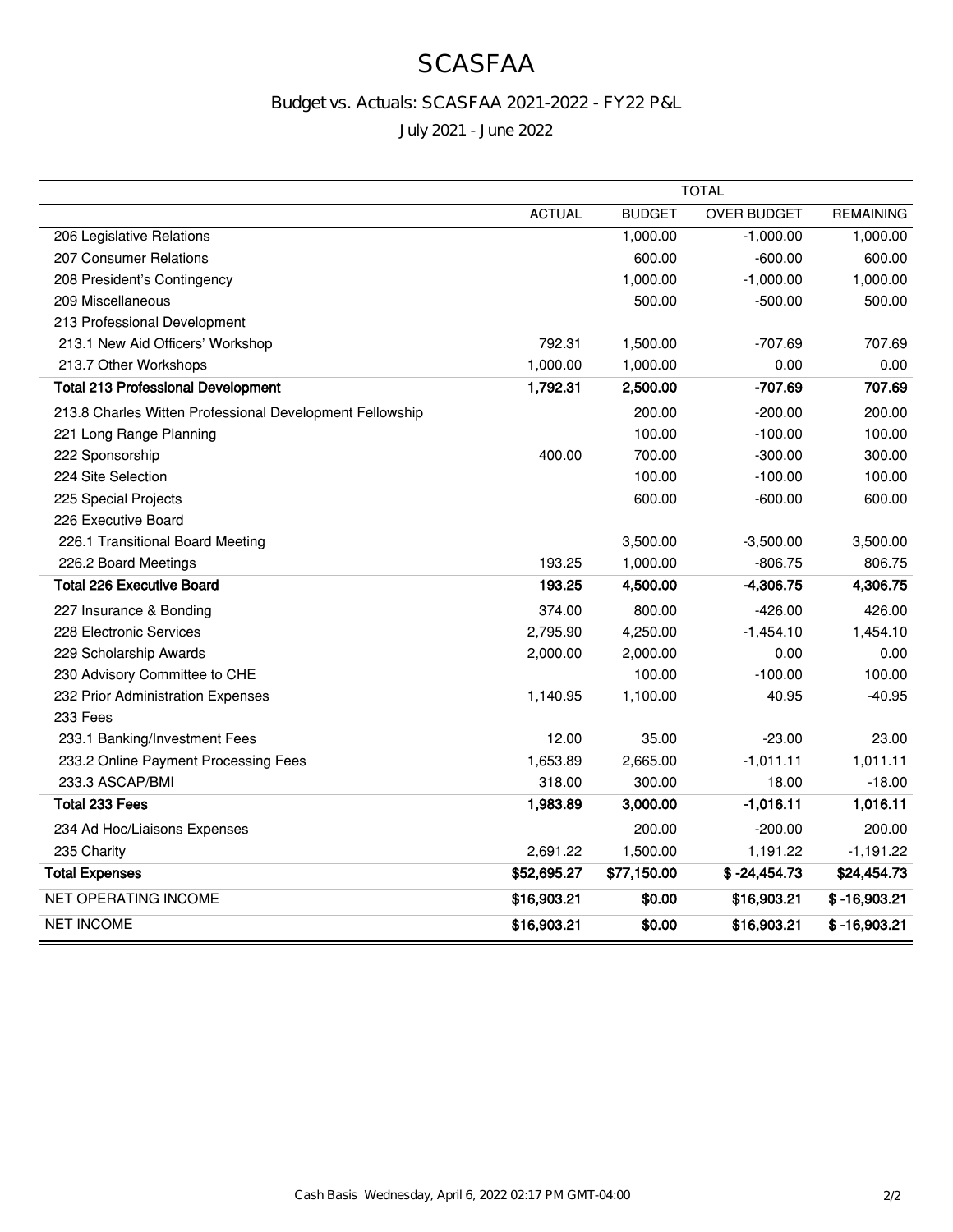# **SCASFAA**

### Balance Sheet

As of April 6, 2022

|                                     | <b>TOTAL</b> |
|-------------------------------------|--------------|
| <b>ASSETS</b>                       |              |
| <b>Current Assets</b>               |              |
| <b>Bank Accounts</b>                |              |
| <b>BB&amp;T Checking</b>            | 78,555.69    |
| Edward Jones-Money Market           | 0.00         |
| Wells Fargo Checking                | 0.00         |
| <b>Total Bank Accounts</b>          | \$78,555.69  |
| <b>Other Current Assets</b>         |              |
| Edward Jones-LT 50/50               | 109,076.85   |
| Edward Jones-ST 35/65               | 101,528.28   |
| <b>Total Other Current Assets</b>   | \$210,605.13 |
| <b>Total Current Assets</b>         | \$289,160.82 |
| <b>TOTAL ASSETS</b>                 | \$289,160.82 |
| <b>LIABILITIES AND EQUITY</b>       |              |
| Liabilities                         |              |
| <b>Total Liabilities</b>            |              |
| Equity                              |              |
| Opening Balance Equity              | 220,442.14   |
| <b>Retained Earnings</b>            | 51,815.47    |
| Net Income                          | 16,903.21    |
| <b>Total Equity</b>                 | \$289,160.82 |
| <b>TOTAL LIABILITIES AND EQUITY</b> | \$289,160.82 |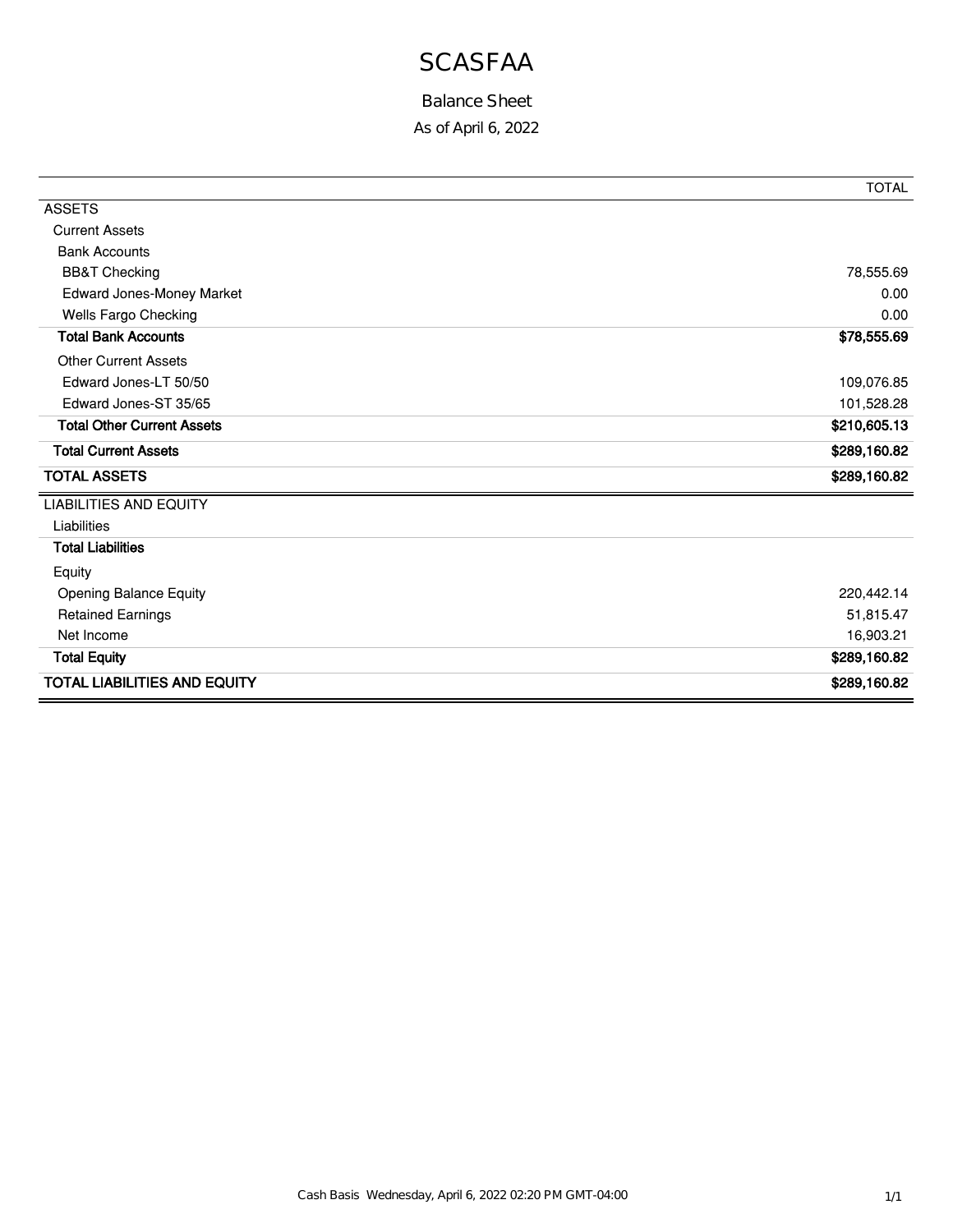

|                                            | $0-30$ days | 31-60 days | 60-90 days | over 90 days | <b>Total</b> |
|--------------------------------------------|-------------|------------|------------|--------------|--------------|
| <b>Williams Chantea (University of</b>     |             | 75.00      |            |              | 75.00        |
| <b>South Carolina)</b>                     |             |            |            |              |              |
| Ray Janice (Claflin University)            |             |            |            | 30.00        | 30.00        |
| SandersGovan Tonya (Claflin                |             |            |            | 30.00        | 30.00        |
| University)                                |             |            |            |              |              |
| Moorer Keyscha (Claflin Universitys        |             |            |            | 30.00        | 30.00        |
| <b>Office of Financial Aid)</b>            |             |            |            |              |              |
| Rivers Kizzy (Claflin University)          |             |            |            | 30.00        | 30.00        |
| <b>Smith Queen (Voorhees College)</b>      |             |            |            | 30.00        | 30.00        |
| <b>Smith Mary (Anderson University)</b>    |             |            |            | 30.00        | 30.00        |
| Dempsey Amanda (OC Tech)                   |             |            |            | 30.00        | 30.00        |
| Dash Sonya (Orangeburg Calhoun             |             |            |            | 30.00        | 30.00        |
| <b>Technical College)</b>                  |             |            |            |              |              |
| Kearse Licinia W (Orangeburg               |             |            |            | 30.00        | 30.00        |
| <b>Calhoun Technical College)</b>          |             |            |            |              |              |
| <b>Griffith Jessica (Voorhees College)</b> |             |            |            | 30.00        | 30.00        |
| Total                                      |             | 75.00      |            | 300.00       | 375.00       |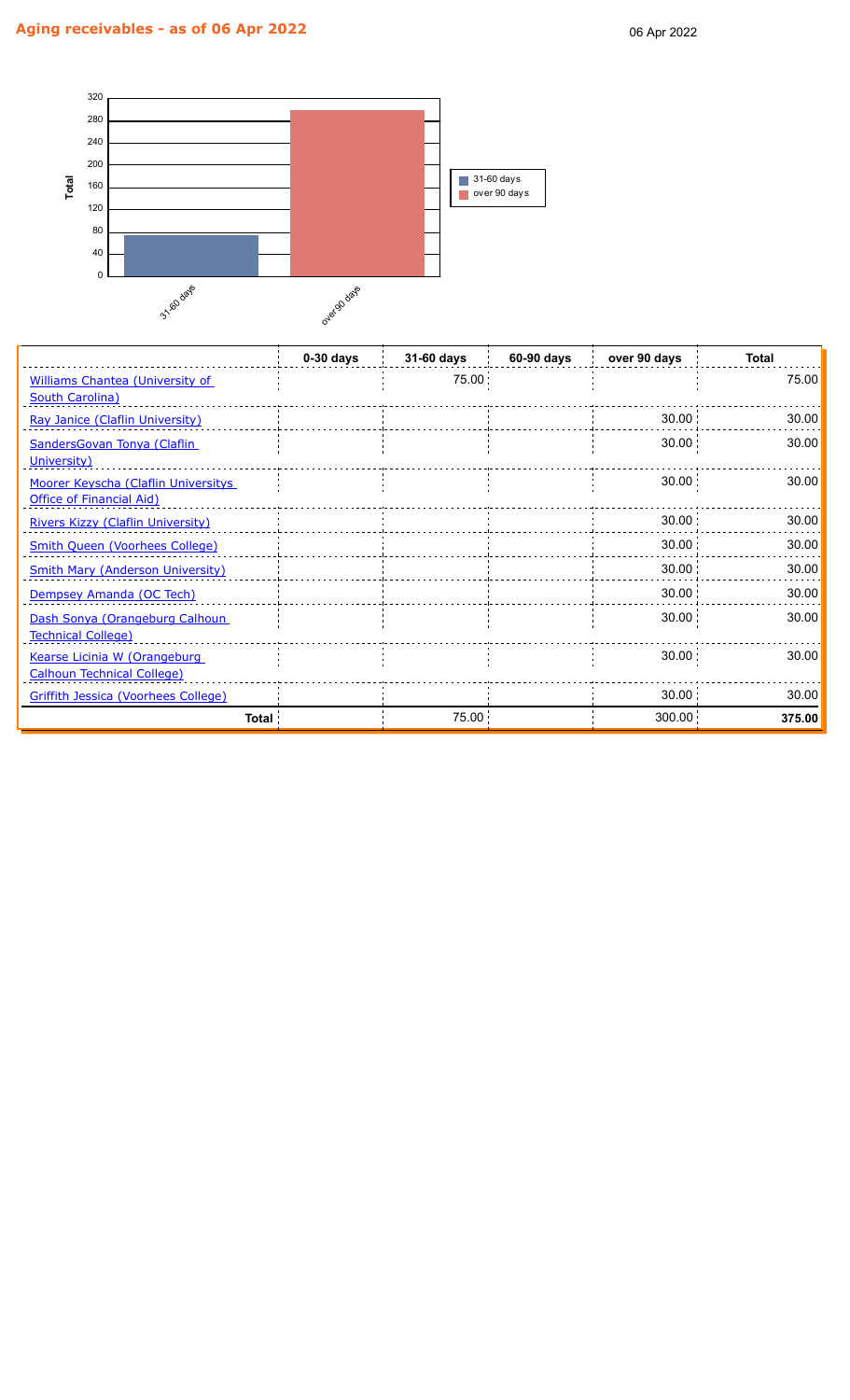

| Date            | 04/07/2022                         |
|-----------------|------------------------------------|
| Committee       | Treasurer-elect                    |
| Committee Chair | Regina Hailey Smith UofSC-Columbia |
| Vice-Chair      |                                    |

| <b>Committee Member</b> | Institution |
|-------------------------|-------------|
|                         |             |
|                         |             |
|                         |             |
|                         |             |
|                         |             |
|                         |             |

Goals:

- o Receive, post payments, and make deposits for SCASFAA Membership and Organization
- o Assist with Quarterly Reconciliation Process
- o Assist Treasurer as needed and learn Treasurer position processes to assume the role next year

Accomplishments:

- o Checks and electronic transactions received through March 31, 2022, have been entered, posted and deposited.
- o To date, Total volume AffiniPay (electronic) transactions \$43,410!
- o First quarter and second quarter reports sent to Elizabeth. Third quarter completed and mailed 4/7/2022.
- o Emailed Aging Receivables via Wild Apricot with Invoice attached reminders 4/7/2022. Currently 10 membership due individuals (\$300).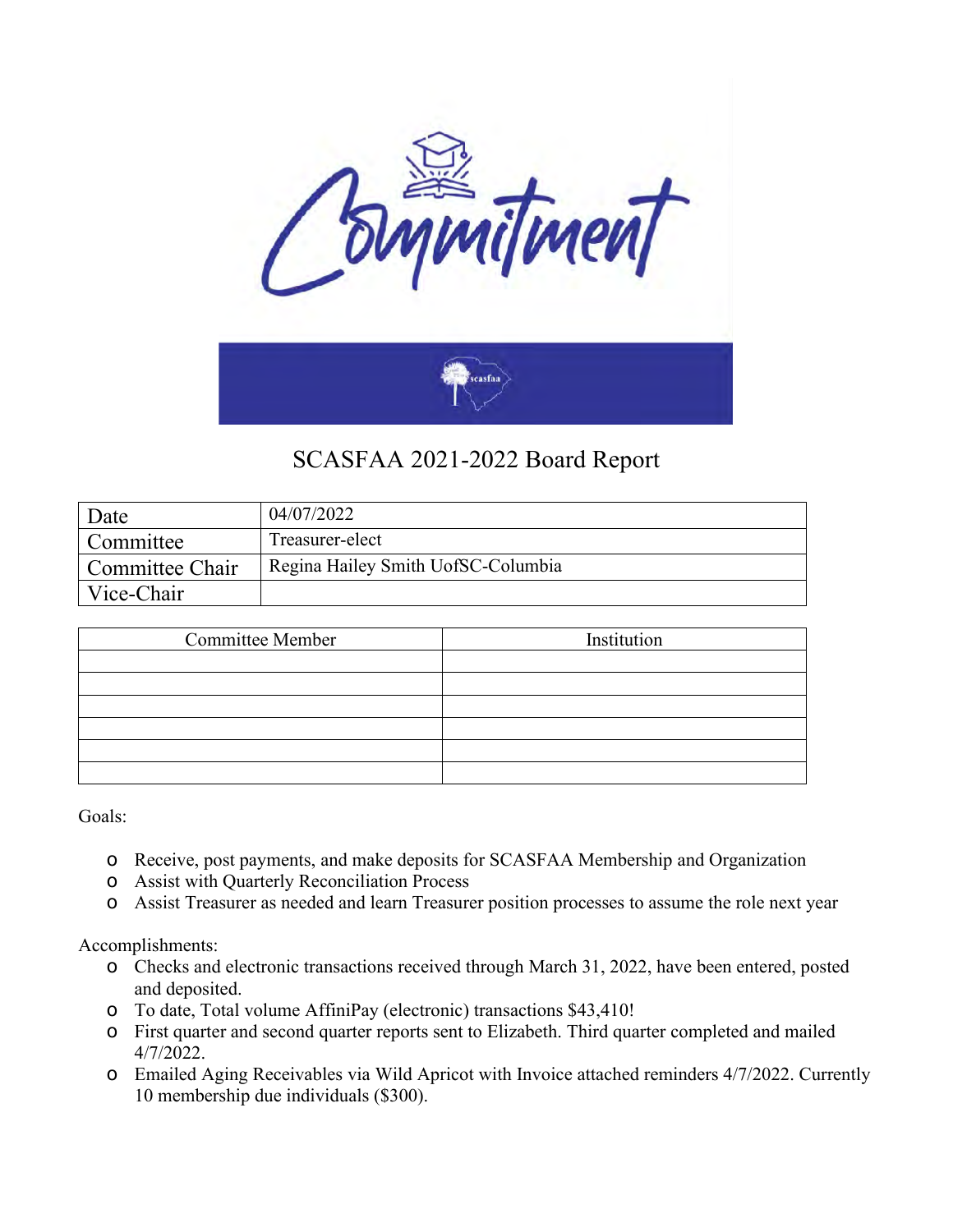

| Date            | April 7, 2022        |
|-----------------|----------------------|
| Committee       | Membership Committee |
| Committee Chair | Holly Gilliam        |
|                 |                      |

| <b>Committee Member</b> | Institution                 |
|-------------------------|-----------------------------|
| Kevin Perry             | Coastal Carolina University |
| Kerstin Alston          | York Technical College      |
| Sul Black               | Morris College              |
| Jan Belton              | VCom Osteopathic Medicine   |
| Thomas Ard              | <b>FA Solutions</b>         |
|                         |                             |

Goals:

- 1. To increase new membership utilizing:
	- 1. Phone calls
- 2. Encourage renewal of membership
	- 1. Phone calls
- 3. Palmetto Pages interviews of 3 members
- 4. Create Ad Campaign for 2022-2023 membership application

Accomplishments:

- 1. Called previous membership with no current membership to see about membership renewal.
- 2. Interviewed Chantea Williams (UofSC Columbia), Lou Parrot (Morris College) and Melissa Clark (HGTC) for Palmetto Pages.
- 3. Committee met 3/2/22 and 3/30/22 virtually to discuss the campaign to increase membership numbers. Committee members created ads to be emailed out to current members to renew July 1st and to invite their coworkers to join also.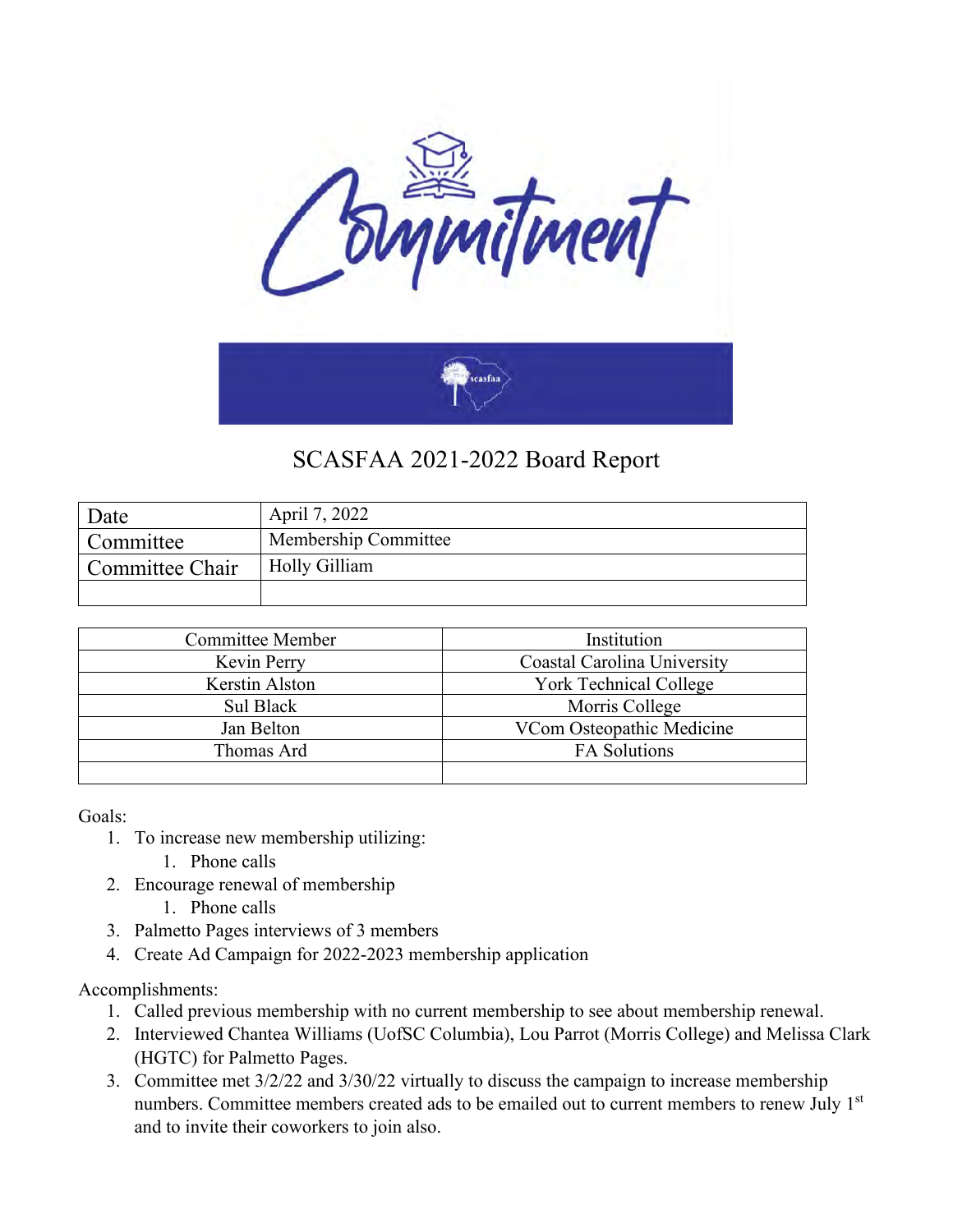a. Also discussed creating incentives to have a monthly drawing for people that renew or join SCASFAA July 1<sup>st</sup> or later.

Note: Em McNair had resigned from the committee on 3/2/22. She thanked the committee for considering her for the committee.

Submitted by: Holly Gilliam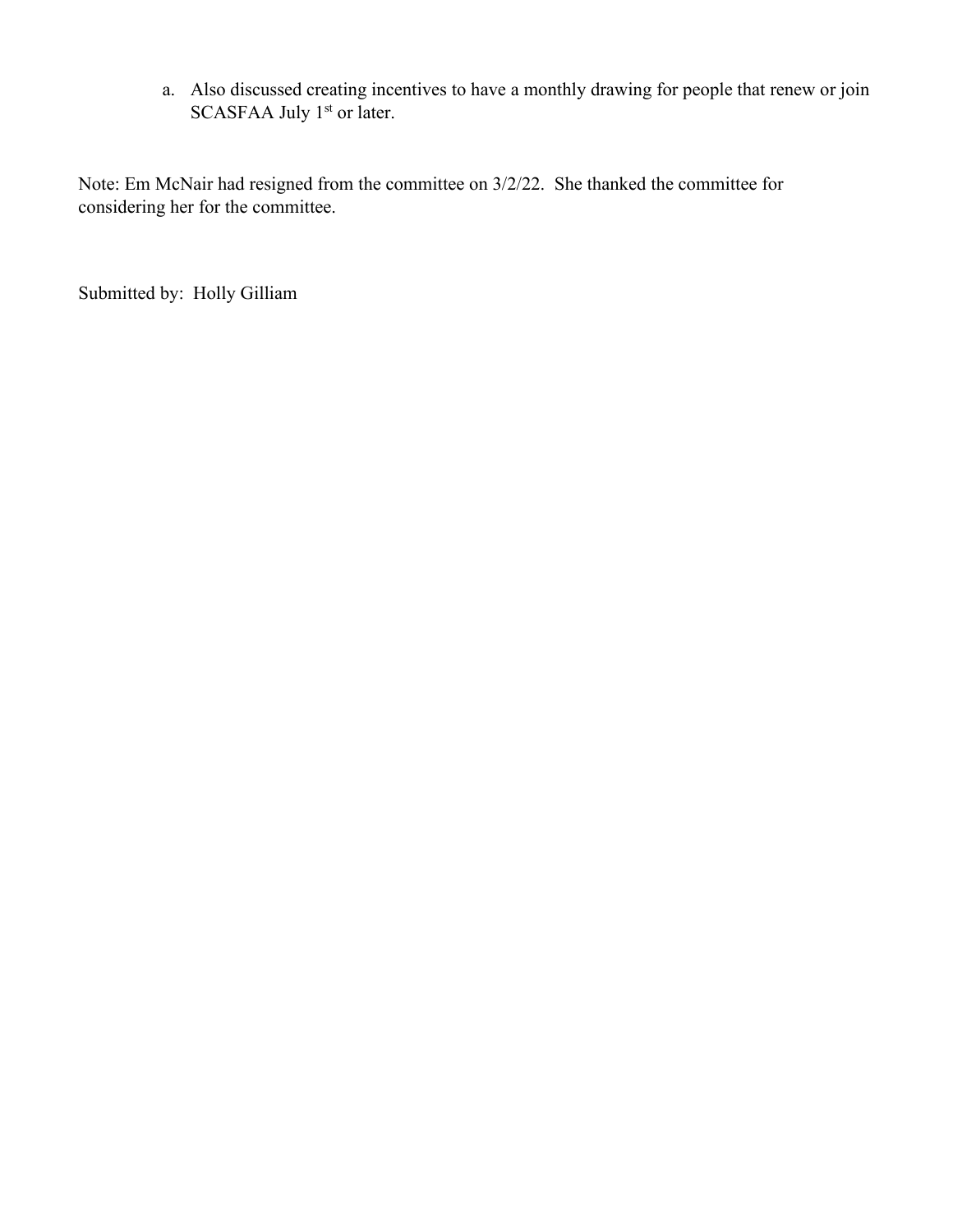

| Date            | 3/30/2022                     |
|-----------------|-------------------------------|
| Committee       | Legislative and CHE Relations |
| Committee Chair | Adam Ghiloni                  |
| Vice-Chair      |                               |

| Committee Member | Institution                  |
|------------------|------------------------------|
| Joey Derrick     | University of South Carolina |
| Ray jones        | SC Loan Corp                 |

Goals:

- Continued monitoring, assessments, and dissemination of federal and state legislative law and policy updates
- Enhancing partnerships and work with CHE on legislative and regulatory items

Accomplishments:

- Board approved merger of Legislative Relations and CHE Relations Committee and P&P changes
- Held Consensus Workshop at last board meeting to determine SCASFAA Priorities
- Held two quarterly meetings with CHE Staff building relationships and engaging on a regular basis to work together in the administration of state aid
	- o Determine SCASFAA "wants" for an integrated state scholarship portal Adam will lead this
	- o Plan to offer two sessions for CHE at our fall conference (general and a nuts & bolts session) Missy to lead
	- o Ask the membership who is willing to host summer residency and scholarship workshops Missy to lead
- Continued monitoring of Federal budget, legislation, loan repayment, and communications
- Completed annual timeline for committee responsibilities/duties



Timeline.docx Legislative and Advoca

Submitted by: Adam Ghiloni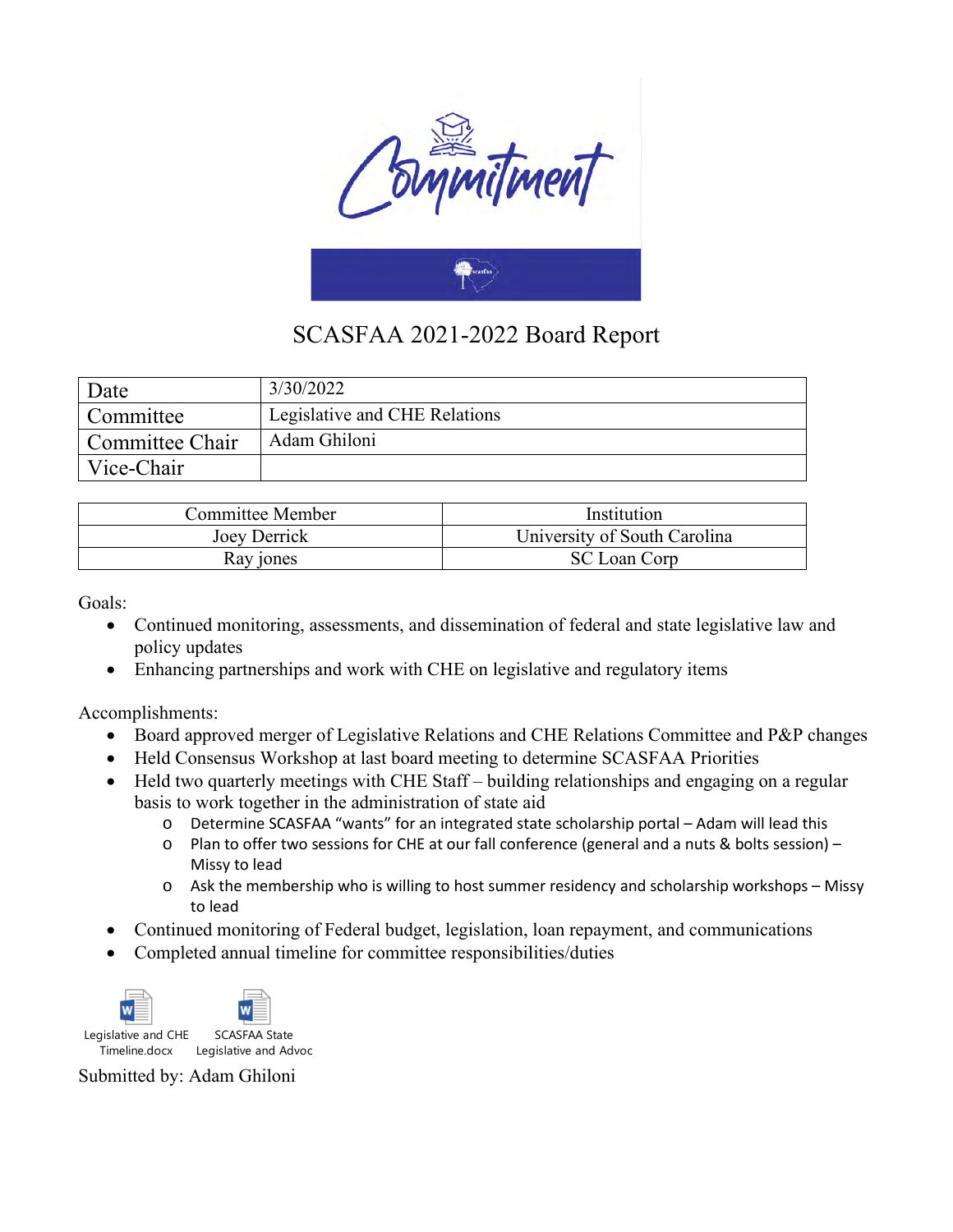

| Date            | 04/07/2022                       |
|-----------------|----------------------------------|
| Committee       | <b>Business Partner Advisory</b> |
| Committee Chair | <b>Shannon Jones</b>             |
| Vice-Chair      | Melanie Gillespie                |
|                 |                                  |

Goals:

- To provide the business partners a voice to the SCASFAA Board
- To implement and vet ideas and suggestions to better the business partner experience
- To give the board an idea of what concerns the business partners may have and the struggles they have to engage

Accomplishments: (01/2022)

- Had a successful conference in the fall
- Vendors felt like they got their monies worth for the exposure that they had.
- Successful bingo activity to have attendees engage with vendors. (Another great production from Mrs. Gillespie!)

Accomplishments: (04/2022)

- Vendors continue to offer suggestions as value adds for future conference sponsorship (speed dating vendor style, conduct a "Director's Summit" as a preconference event – allowing the highest tiered sponsors the benefit of attending while giving a short 10 minute presentation, allowing the vendors to moderate and introduce speakers.)
- Vendors continue to express their desire to be "in person" rather than having a virtual option

Submitted by: Shannon R. Jones